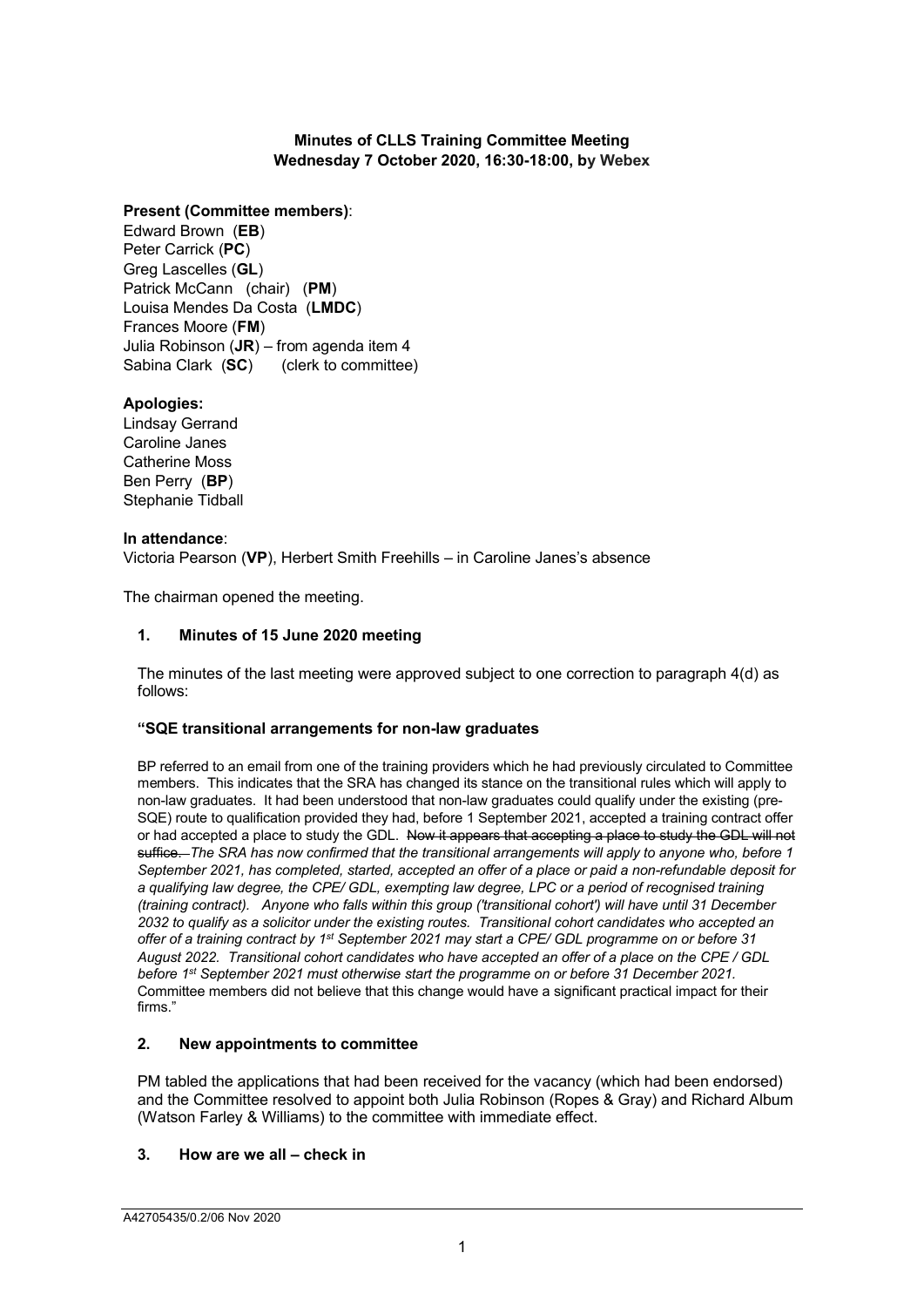PM led a check-in with committee members in the current circumstances. It was agreed this agenda item would be carried over to the next meetings also. JR joined the meeting.

# **4. CLLS Lifetime Achievement award nomination – update**

PM updated the Committee's nomination of Jo Gubbay had been submitted and that the award recipient would be announced next month.

## **5. Change of SRA's process to admit trainee solicitors**

The Committee discussed the change to the online application process as part of which training principals must log on to sign-off trainees in the last month before the end of their training contract. LMDC agreed to take forward feedback for the SRA around the new process and tracking with the CLLS Professional Rules and Regulation Committee.

#### **6. Referral to CLLS Professional Rules and Regulation Committee - question and SRA position about whether paralegals and those working in provision of legal services (not as solicitor) may be on the roll and may hold a practising certificate**

PM confirmed the referral had been received. FM volunteered to join PM and Herbert Smith Freehill's Regulatory Committee Co-Chair in speaking with the chair of the CLLS Professional Rules and Regulatory Committee on this question.

# **7. Legal Services Board decision on SRA's SQE proposal**

LMDC reported that the decision had been deferred to 28 October 2020. No committee members anticipated any challenge from the Legal Services Board.

## **8. Collaboration with the Law Society**

PM noted he would be asking for a volunteer from the Committee to join him in meeting with the Law Society who expressed an interest in collaborating with this Committee in due course.

## **9. Co-ordination with the Legal Education and Training Group (LETG) and LETG annual conference**

LMDC reported that she was waiting to hear back from the LETG's representative soon. PM added that he envisaged the LETG could publicise the Committee's events (as with the summer workshop) and open speaking slots on workshops to the Committee.

## **10. Year planner 2020 – review of where we are**

It was noted the planner needed to be updated. PM reported back on the summer workshop attendances and publication of the thought leadership piece which linked results from the summer workshop survey.

#### **11. Thought leadership piece 2 – review of ideas previously suggested and temperature-take to do this piece of work**

FM, GL and JR volunteered to develop ideas for a second thought leadership piece.

#### **12. November workshop – lawyer learning when co-located – a question re whether we run a workshop on that**

PM suggested, and it was agreed, that the second thought leadership piece might instead be delivered in webinar format to maximise impact to take place early December or January. PM envisaged a panel Q&A format with some interactive polls could work well. FM added that Project Associates might capture poll results in an infographic to be published. Karen Seward at Allen &